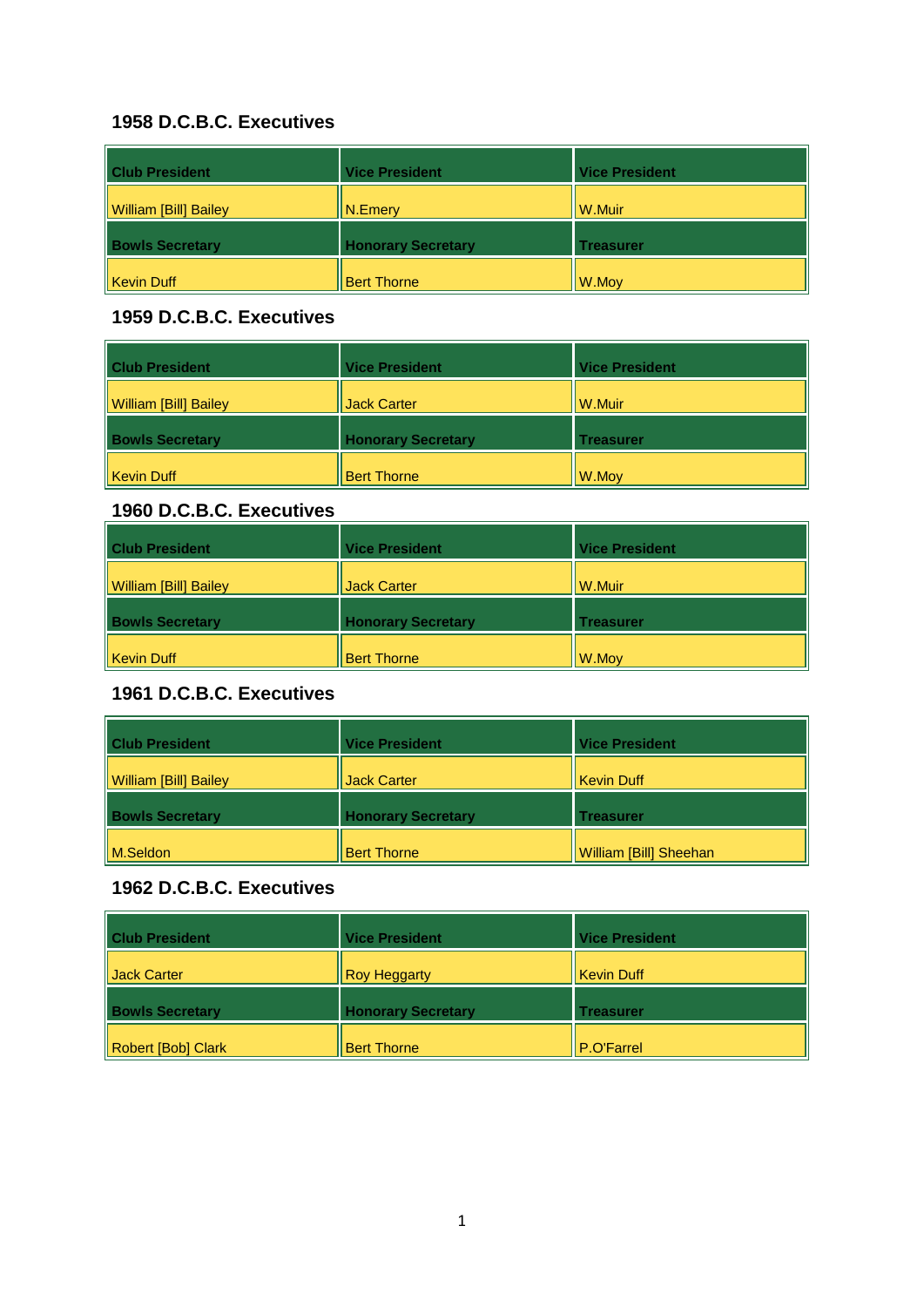| <b>Club President</b>  | <b>Vice President</b>        | <b>Vice President</b> |
|------------------------|------------------------------|-----------------------|
| Robert [Bob] Clark     | <b>William [Bill] Bailey</b> | M.Seldon              |
| <b>Bowls Secretary</b> | <b>Honorary Secretary</b>    | <b>Treasurer</b>      |
| $\parallel$ G.Goodwin  | <b>Bert Thorne</b>           | <b>Allan Bailey</b>   |

#### **1964 D.C.B.C. Executives**

| <b>Club President</b>  | <b>Vice President</b>        | <b>Vice President</b> |
|------------------------|------------------------------|-----------------------|
| Robert [Bob] Clark     | <b>William [Bill] Bailey</b> | M.Seldon              |
| <b>Bowls Secretary</b> | <b>Honorary Secretary</b>    | Treasurer             |
| Kevin Duff             | <b>Bert Thorne</b>           | <b>Allan Bailey</b>   |

### **1965 D.C.B.C. Executives**

| <b>Club President</b>  | <b>Vice President</b>     | <b>Vice President</b> |
|------------------------|---------------------------|-----------------------|
| William [Billy] Swan   | Robert [Bob] Clark        | Kevin Duff            |
| <b>Bowls Secretary</b> | <b>Honorary Secretary</b> | <b>Treasurer</b>      |
| Kevin Duff             | <b>Bert Thorne</b>        | B.Pederson            |

# **1966 D.C.B.C. Executives**

| <b>Club President</b>  | <b>Vice President</b>       | <b>Vice President</b> |
|------------------------|-----------------------------|-----------------------|
| Robert [Bob] Clark     | <b>William [Billy] Swan</b> | Kevin Duff            |
| <b>Bowls Secretary</b> | <b>Honorary Secretary</b>   | <b>Treasurer</b>      |
| G.Goodwin              | <b>Allan Bailey</b>         | N.Griffith            |

| <b>Club President</b>  | <b>Vice President</b>     | <b>Vice President</b>      |
|------------------------|---------------------------|----------------------------|
| Robert [Bob] Clark     | William [Billy] Swan      | <b>Edward [Teddy] Ryan</b> |
| <b>Bowls Secretary</b> | <b>Honorary Secretary</b> | Treasurer                  |
| Allan Gilday           | <b>Allan Bailey</b>       | N.Griffith                 |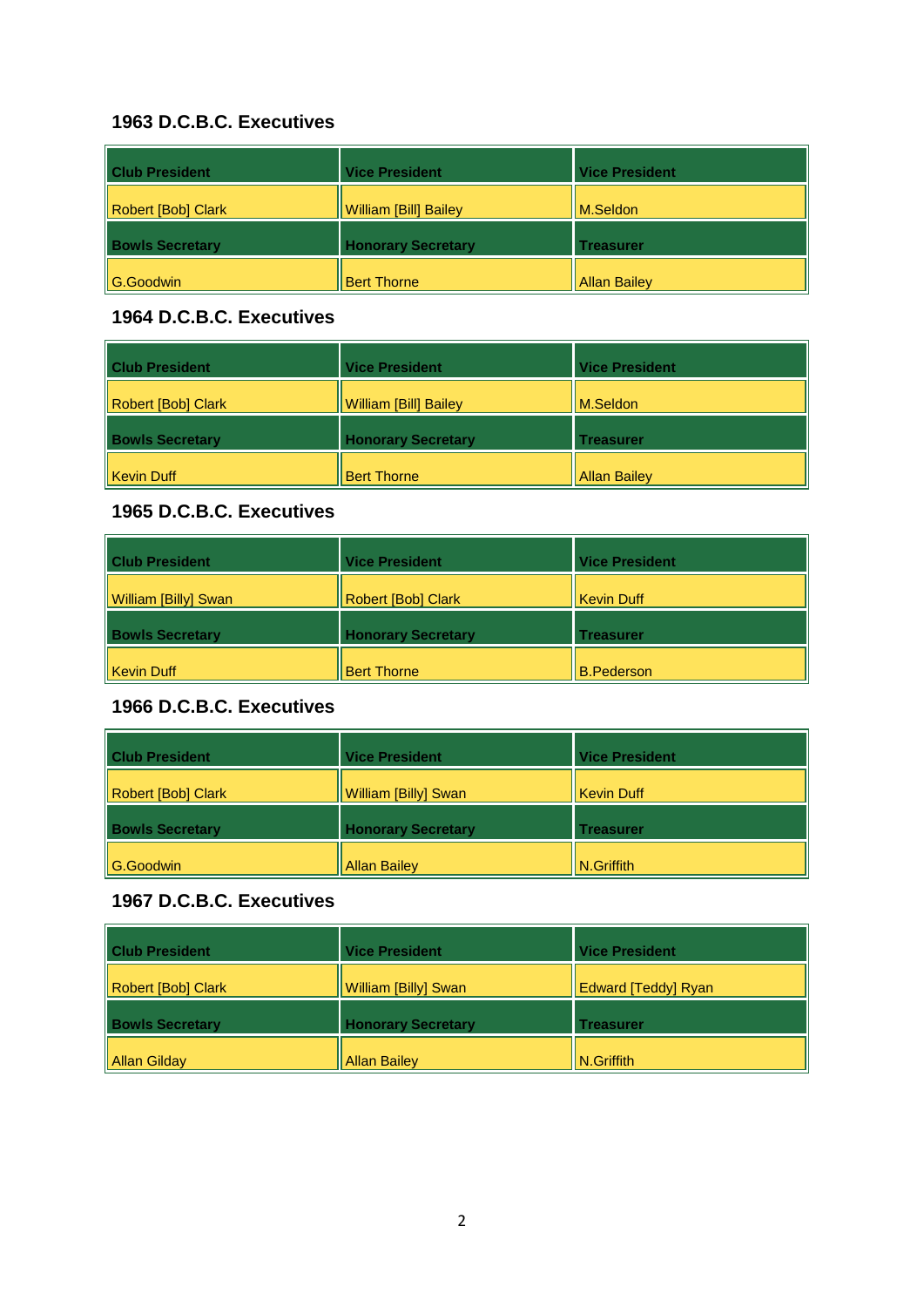| <b>Club President</b>        | <b>Vice President</b>     | <b>Vice President</b> |
|------------------------------|---------------------------|-----------------------|
| <b>William [Bill] Bailey</b> | Edward [Teddy] Ryan       | <b>Ray Connell</b>    |
| <b>Bowls Secretary</b>       | <b>Honorary Secretary</b> | <b>Treasurer</b>      |
| Allan Gilday                 | <b>Allan Bailey</b>       | $N.G$ riffith         |

#### **1969 D.C.B.C. Executives**

| <b>Club President</b>  | <b>Vice President</b>     | <b>Vice President</b> |
|------------------------|---------------------------|-----------------------|
| William [Bill] Bailey  | Edward [Teddy] Ryan       | <b>Ray Giles</b>      |
| <b>Bowls Secretary</b> | <b>Honorary Secretary</b> | <b>Treasurer</b>      |
| Allan Gilday           | <b>Allan Bailey</b>       | N.Griffith            |

### **1970 D.C.B.C. Executives**

| <b>Club President</b>        | <b>Vice President</b>     | <b>Vice President</b> |
|------------------------------|---------------------------|-----------------------|
| <b>William [Bill] Bailey</b> | <b>Allan Gilday</b>       | <b>Ray Giles</b>      |
| <b>Bowls Secretary</b>       | <b>Honorary Secretary</b> | <b>Treasurer</b>      |
| John Tait                    | <b>Allan Bailey</b>       | N.Griffith            |

### **1971 D.C.B.C. Executives**

| <b>Club President</b>  | <b>Vice President</b>         | <b>Vice President</b>  |
|------------------------|-------------------------------|------------------------|
| Allan Gilday           | <b>Robert [Bob] Pickering</b> | <b>Ray Giles</b>       |
| <b>Bowls Secretary</b> | <b>Honorary Secretary</b>     | <b>Treasurer</b>       |
| Ray MacDonald          | <b>Allan Bailey</b>           | $\parallel$ N.Griffith |

| <b>Club President</b>  | <b>Vice President</b>     | <b>Vice President</b>    |
|------------------------|---------------------------|--------------------------|
| Robert [Bob] Clark     | <b>Gordon Relf</b>        | <b>Edward [Ted] Ryan</b> |
| <b>Bowls Secretary</b> | <b>Honorary Secretary</b> | <b>Treasurer</b>         |
| Ray MacDonald          | <b>Allan Bailey</b>       | <b>Jack McInnes</b>      |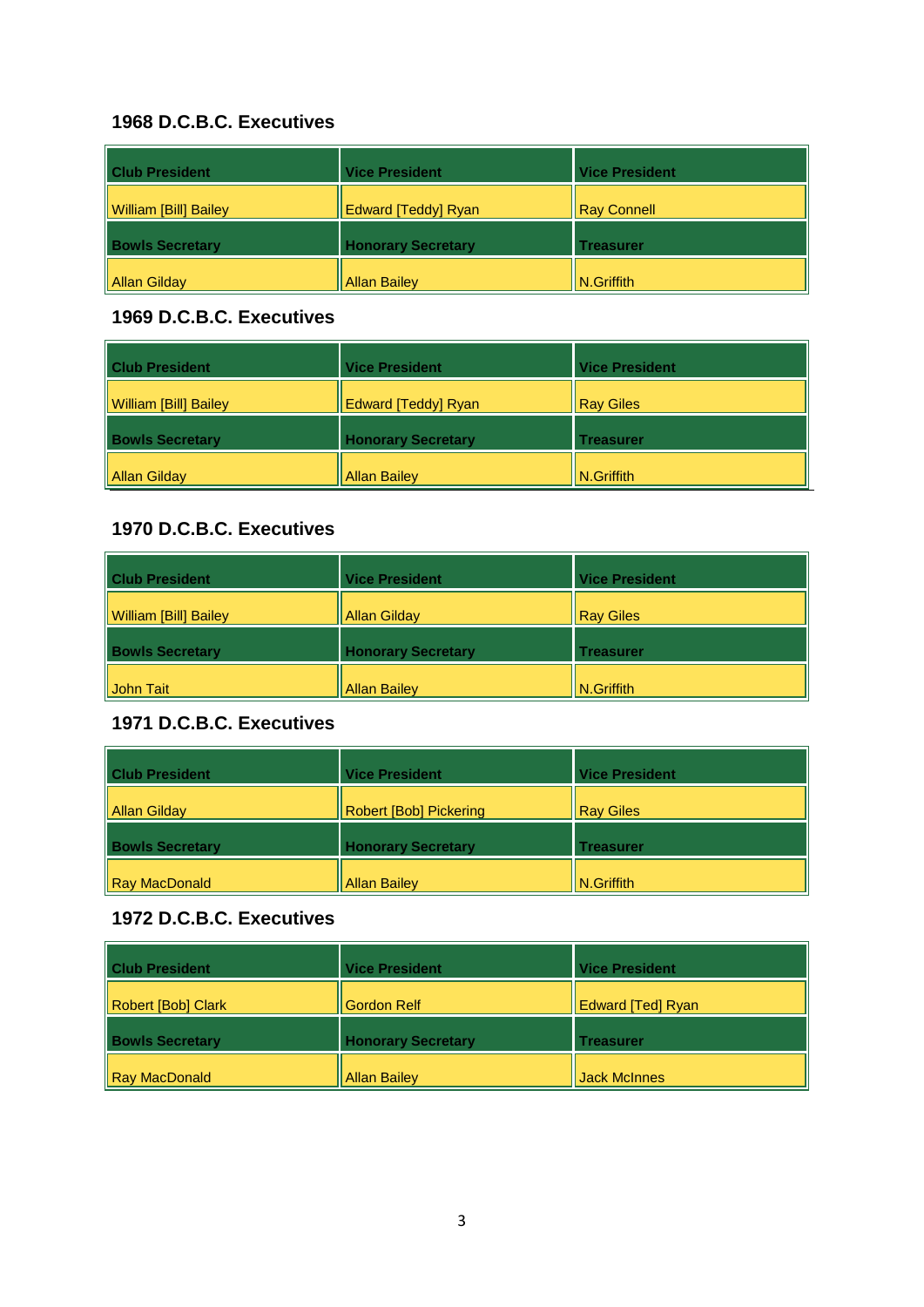| <b>Club President</b>        | <b>Vice President</b>     | <b>Vice President</b> |
|------------------------------|---------------------------|-----------------------|
| <b>William [Bill] Bailey</b> | <b>Gordon Relf</b>        | <b>Ray MacDonald</b>  |
| <b>Bowls Secretary</b>       | <b>Honorary Secretary</b> | <b>Treasurer</b>      |
| Allan Gilday                 | <b>Ray Giles</b>          | <b>Jack McInnes</b>   |

#### **1974 D.C.B.C. Executives**

| <b>Club President</b>  | <b>Vice President</b>         | <b>Vice President</b>     |
|------------------------|-------------------------------|---------------------------|
| William [Bill] Bailey  | <b>Robert [Bob] Pickering</b> | <b>Robert [Bob] Clark</b> |
| <b>Bowls Secretary</b> | <b>Honorary Secretary</b>     | <b>Treasurer</b>          |
| Ray MacDonald          | <b>Ray Giles</b>              | <b>Jack McInnes</b>       |

### **1975 D.C.B.C. Executives**

| <b>Club President</b>  | <b>Vice President</b>         | <b>Vice President</b> |
|------------------------|-------------------------------|-----------------------|
| William [Bill] Bailey  | <b>Robert [Bob] Pickering</b> | Robert [Bob] Clark    |
| <b>Bowls Secretary</b> | <b>Honorary Secretary</b>     | Treasurer             |
| Allan Gilday           | <b>Ray Giles</b>              | <b>Jack McInnes</b>   |

# **1976 D.C.B.C. Executives**

| <b>Club President</b>        | <b>Vice President</b>         | <b>Vice President</b> |
|------------------------------|-------------------------------|-----------------------|
| <b>William [Bill] Bailey</b> | <b>Robert [Bob] Pickering</b> | Robert [Bob] Clark    |
| <b>Bowls Secretary</b>       | <b>Honorary Secretary</b>     | Treasurer             |
| Ray MacDonald                | <b>Ray Giles</b>              | <b>Jack McInnes</b>   |

| <b>Club President</b>        | <b>Vice President</b>     | <b>Vice President</b>     |
|------------------------------|---------------------------|---------------------------|
| <b>William [Bill] Bailey</b> | V.G.Smith                 | <b>Robert [Bob] Clark</b> |
| <b>Bowls Secretary</b>       | <b>Honorary Secretary</b> | Treasurer                 |
| Ray MacDonald                | <b>Ray Giles</b>          | Jack McInnes              |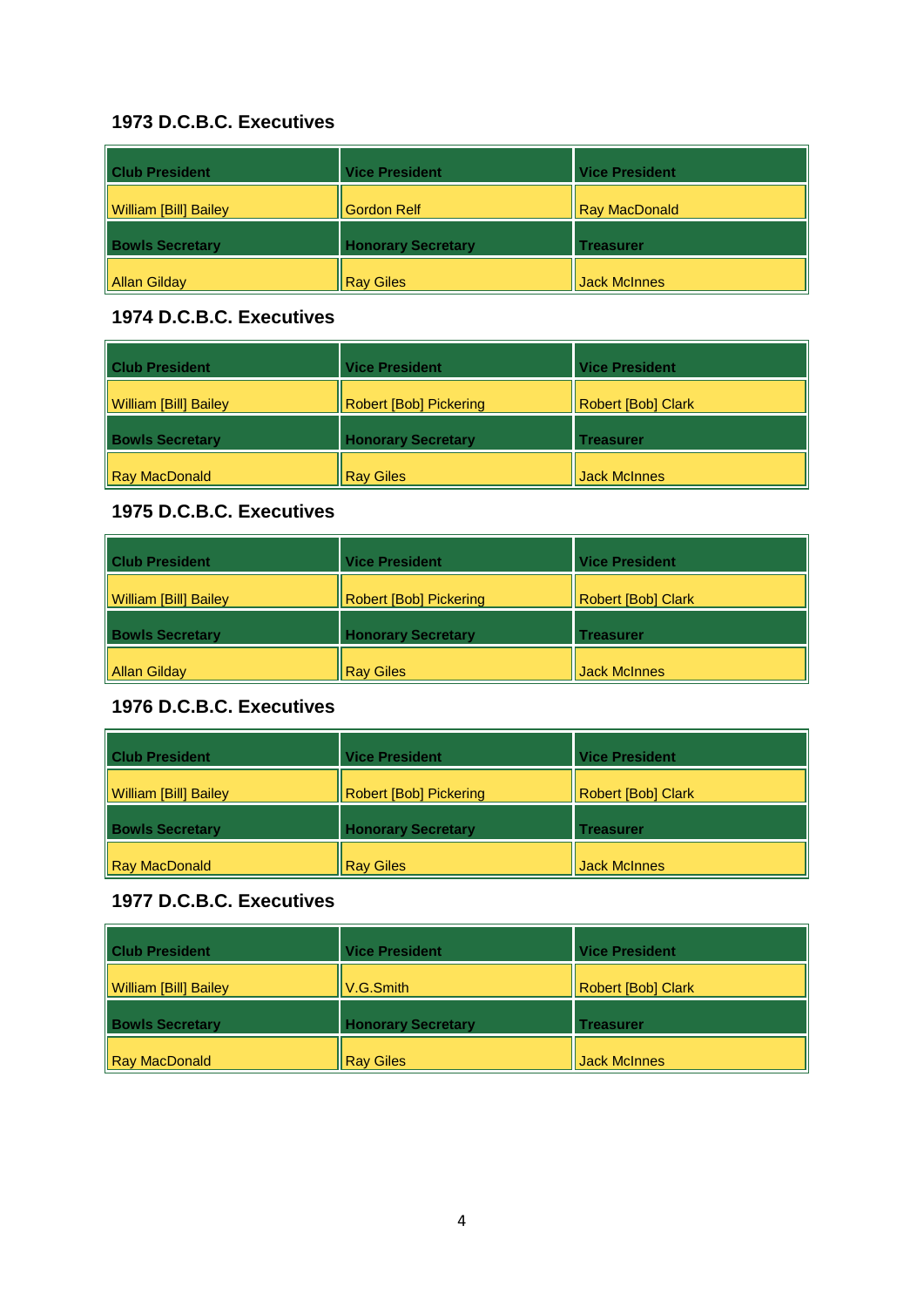| <b>Club President</b>  | <b>Vice President</b>     | <b>Vice President</b> |
|------------------------|---------------------------|-----------------------|
| Robert [Bob] Pickering | V.G.Smith                 | Robert [Bob] Clark    |
| <b>Bowls Secretary</b> | <b>Honorary Secretary</b> | Treasurer             |
| Allan Gilday           | <b>Ray Giles</b>          | <b>Jack McInnes</b>   |

#### **1979 D.C.B.C. Executives**

| <b>Club President</b>  | <b>Vice President</b>     | <b>Vice President</b> |
|------------------------|---------------------------|-----------------------|
| Robert [Bob] Pickering | V.G.Smith                 | Allan Gilday          |
| <b>Bowls Secretary</b> | <b>Honorary Secretary</b> | <b>Treasurer</b>      |
| <b>Ray MacDonald</b>   | <b>Ray Giles</b>          | <b>Jack McInnes</b>   |

#### **1980 D.C.B.C. Executives**

| <b>Club President</b>  | <b>Vice President</b>     | <b>Vice President</b>  |
|------------------------|---------------------------|------------------------|
| Ray MacDonald          | Cyril [Cy] Smith          | <b>Allan Gilday</b>    |
| <b>Bowls Secretary</b> | <b>Honorary Secretary</b> | Treasurer              |
| Ritchie Taylor         | <b>Robert [Bob] Clark</b> | William [Bill] Sheehan |

## **1981 D.C.B.C. Executives**

| <b>Club President</b>  | <b>Vice President</b>     | <b>Vice President</b>         |
|------------------------|---------------------------|-------------------------------|
| Ray MacDonald          | Cyril [Cy] Smith          | Allan Gilday                  |
| <b>Bowls Secretary</b> | <b>Honorary Secretary</b> | Treasurer                     |
| Trevor Johnston        | Jack McInnes              | <b>William [Bill] Sheehan</b> |

| <b>Club President</b>  | <b>Vice President</b>     | <b>Vice President</b>  |
|------------------------|---------------------------|------------------------|
| <b>Ray MacDonald</b>   | <b>Allan Gilday</b>       | <b>Frank Graham</b>    |
| <b>Bowls Secretary</b> | <b>Honorary Secretary</b> | <b>Treasurer</b>       |
| Trevor Johnston        | <b>Jack McInnes</b>       | William [Bill] Sheehan |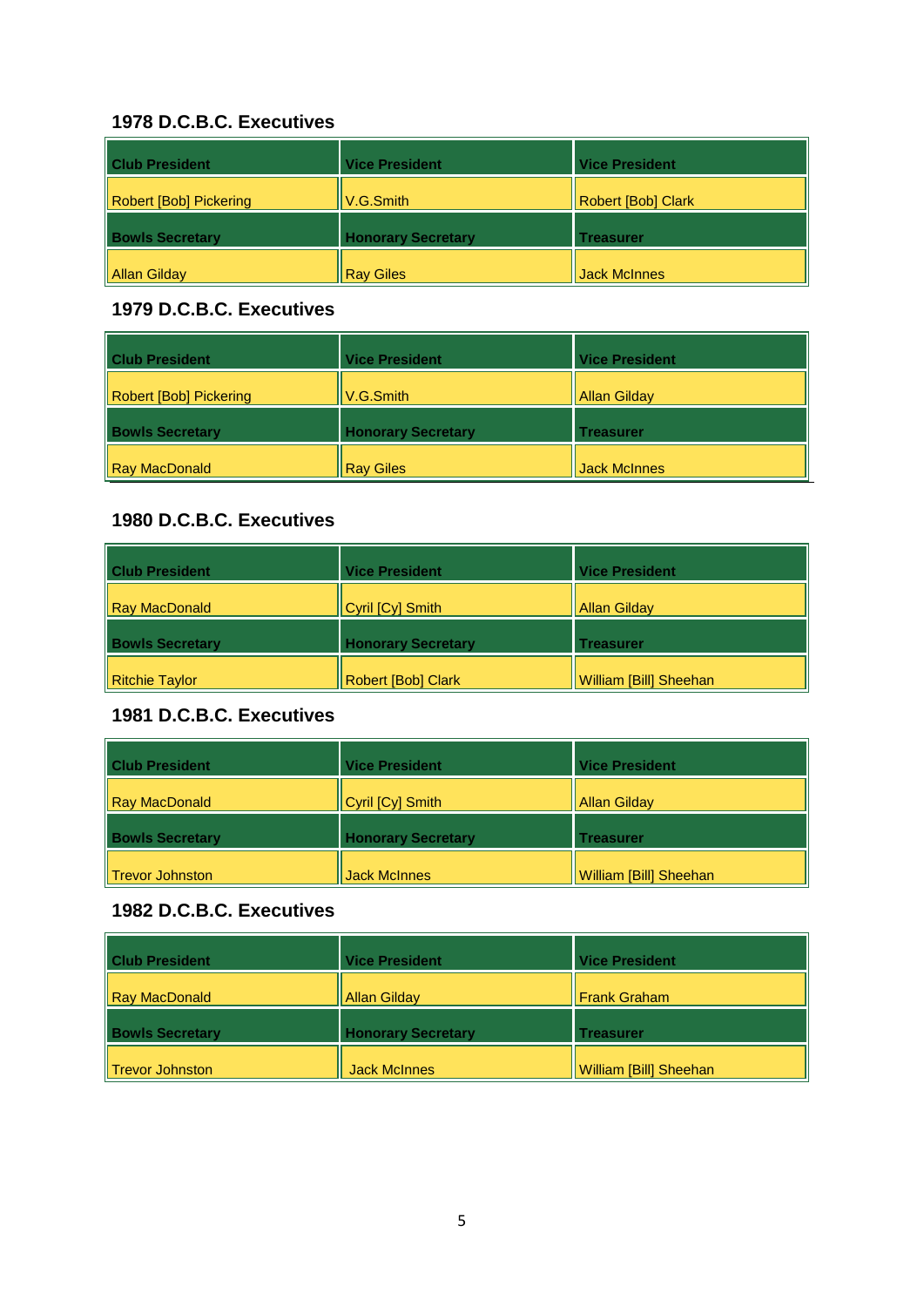| <b>Club President</b>  | <b>Vice President</b>     | <b>Vice President</b>  |
|------------------------|---------------------------|------------------------|
| Ray MacDonald          | <b>Frank Graham</b>       | <b>Terry Cull</b>      |
| <b>Bowls Secretary</b> | <b>Honorary Secretary</b> | <b>Treasurer</b>       |
| Trevor Johnston        | <b>Jack McInnes</b>       | William [Bill] Sheehan |

#### **1984 D.C.B.C. Executives**

| <b>Club President</b>  | <b>Vice President</b>     | <b>Vice President</b>         |
|------------------------|---------------------------|-------------------------------|
| Jack McInnes           | <b>Terry Cull</b>         | Robert [Bob] Jones            |
| <b>Bowls Secretary</b> | <b>Honorary Secretary</b> | <b>Treasurer</b>              |
| Ray MacDonald          | <b>Ron McCreath</b>       | <b>William [Bill] Sheehan</b> |

### **1985 D.C.B.C. Executives**

| <b>Club President</b>  | <b>Vice President</b>     | <b>Vice President</b>  |
|------------------------|---------------------------|------------------------|
| <b>Jack McInnes</b>    | <b>Terry Cull</b>         | John Hawke             |
| <b>Bowls Secretary</b> | <b>Honorary Secretary</b> | Treasurer              |
| Robert [Bob] Jones     | <b>Ron Cameron</b>        | William [Bill] Sheehan |

# **1986 D.C.B.C. Executives**

| <b>Club President</b>  | <b>Vice President</b>     | <b>Vice President</b>  |
|------------------------|---------------------------|------------------------|
| Ray MacDonald          | <b>Terry Cull</b>         | Il John Hawke          |
| <b>Bowls Secretary</b> | <b>Honorary Secretary</b> | <b>Treasurer</b>       |
| Robert [Bob] Jones     | <b>Ron Cameron</b>        | William [Bill] Sheehan |

| <b>Club President</b>  | <b>Vice President</b>     | <b>Vice President</b>         |
|------------------------|---------------------------|-------------------------------|
| Ray MacDonald          | Robert [Bob] Jones        | <b>Terry Cull</b>             |
| <b>Bowls Secretary</b> | <b>Honorary Secretary</b> | Treasurer                     |
| <b>Wayne Gallimore</b> | <b>Jack McInnes</b>       | <b>William [Bill] Sheehan</b> |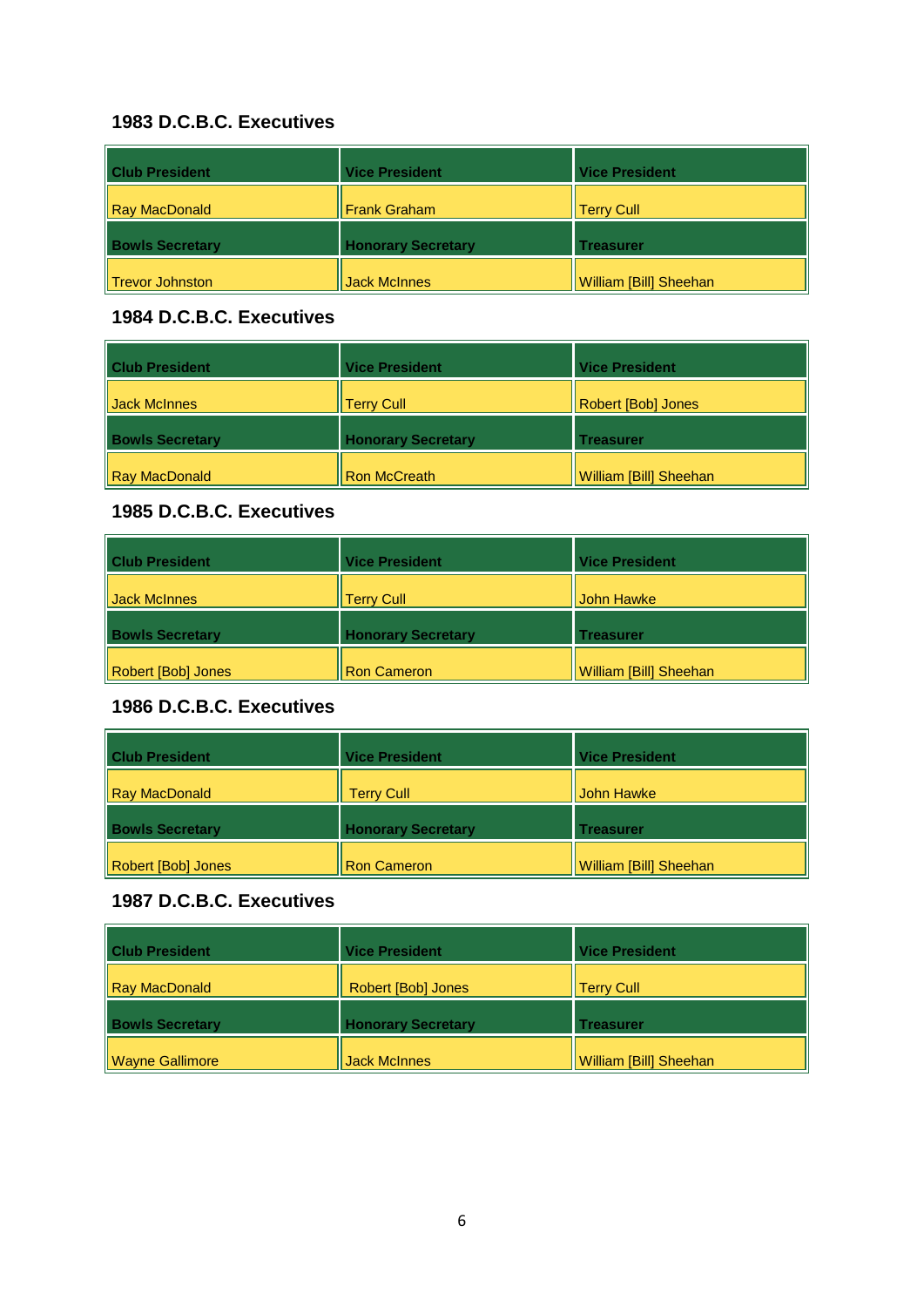| <b>Club President</b>  | <b>Vice President</b>     | <b>Vice President</b>         |
|------------------------|---------------------------|-------------------------------|
| <b>John Hawke</b>      | <b>Trevor Johnston</b>    | <b>Terry Cull</b>             |
| <b>Bowls Secretary</b> | <b>Honorary Secretary</b> | <b>Treasurer</b>              |
| <b>John McPaul</b>     | Jack McInnes              | <b>William [Bill] Sheehan</b> |

#### **1989 D.C.B.C. Executives**

| <b>Club President</b>  | <b>Vice President</b>     | <b>Vice President</b> |
|------------------------|---------------------------|-----------------------|
| Il John Hawke          | <b>Trevor Johnston</b>    | <b>Russel Hickson</b> |
| <b>Bowls Secretary</b> | <b>Honorary Secretary</b> | <b>Treasurer</b>      |
| Robert [Bob] Jones     | <b>Jack McInnes</b>       | <b>Barry Paull</b>    |

### **1990 D.C.B.C. Executives**

| <b>Club President</b>  | <b>Vice President</b>     | <b>Vice President</b> |
|------------------------|---------------------------|-----------------------|
| <b>John Hawke</b>      | <b>Trevor Johnston</b>    | Robert [Bob] Jones    |
| <b>Bowls Secretary</b> | <b>Honorary Secretary</b> | <b>Treasurer</b>      |
| Jim W. Stephen         | <b>Jack McInnes</b>       | <b>Barry Paull</b>    |

### **1991 D.C.B.C. Executives**

| <b>Club President</b>  | <b>Vice President</b>     | <b>Vice President</b> |
|------------------------|---------------------------|-----------------------|
| <b>John Hawke</b>      | Jim W. Stephen            | Robert [Bob] Jones    |
| <b>Bowls Secretary</b> | <b>Honorary Secretary</b> | Treasurer             |
| Ray MacDonald          | <b>Trevor Johnston</b>    | <b>Barry Paull</b>    |

| <b>Club President</b>  | <b>Vice President</b>     | <b>Vice President</b> |
|------------------------|---------------------------|-----------------------|
| <b>John Hawke</b>      | <b>Terry Cull</b>         | Ron McCreath          |
| <b>Bowls Secretary</b> | <b>Honorary Secretary</b> | <b>Treasurer</b>      |
| Sergio Callea          | <b>Trevor Johnston</b>    | <b>Barry Paull</b>    |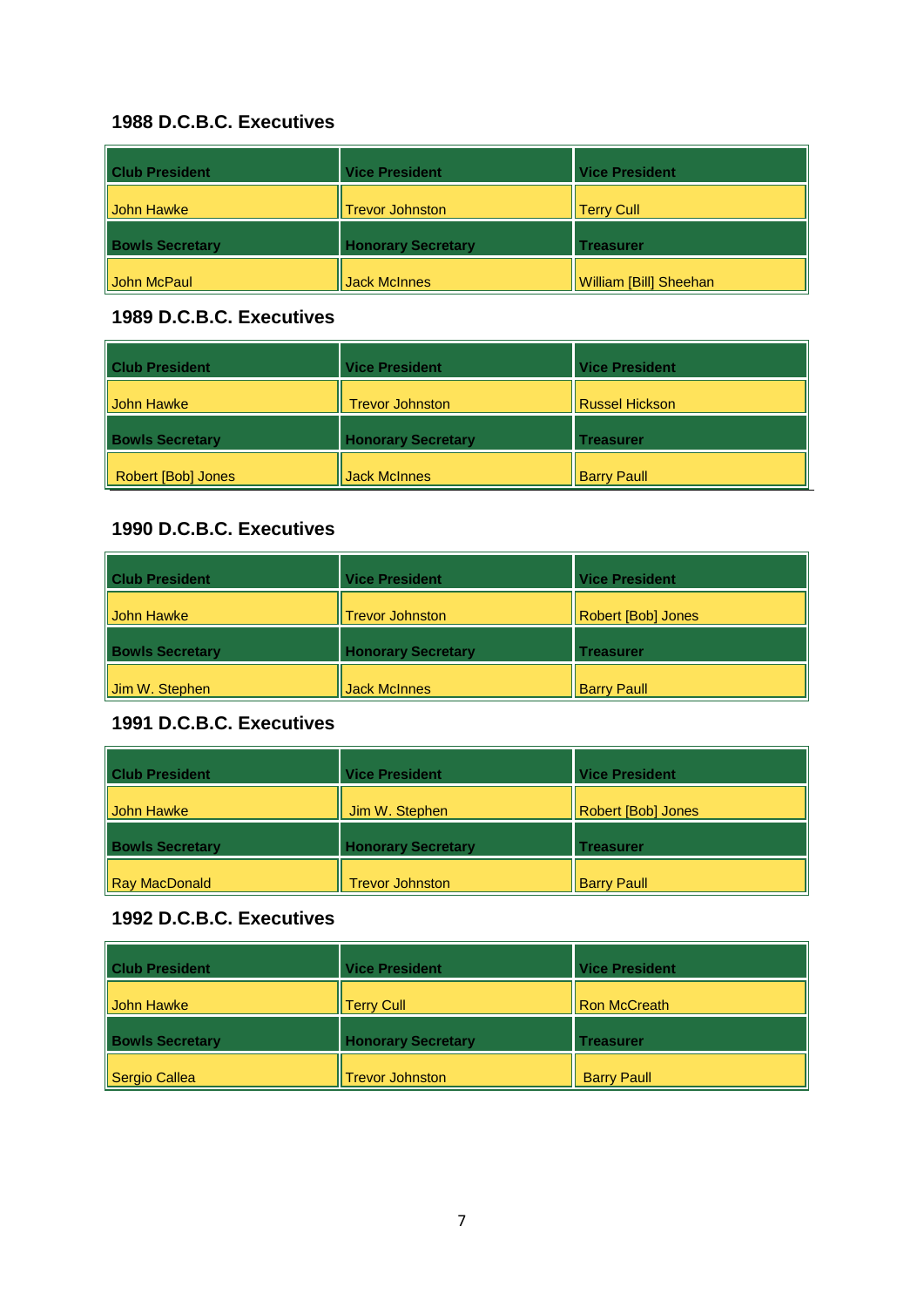| <b>Club President</b>  | <b>Vice President</b>     | <b>Vice President</b>  |
|------------------------|---------------------------|------------------------|
| Jim W. Stephen         | <b>Terry Cull</b>         | <b>Dennis Callaway</b> |
| <b>Bowls Secretary</b> | <b>Honorary Secretary</b> | <b>Treasurer</b>       |
| Cyril [Cy] Smith       | <b>Trevor Johnston</b>    | <b>Barry Paull</b>     |

#### **1994 D.C.B.C. Executives**

| <b>Club President</b>     | <b>Vice President</b>     | <b>Vice President</b>  |
|---------------------------|---------------------------|------------------------|
| Jim W. Stephen            | Ken Cooper                | <b>Dennis Callaway</b> |
| <b>Bowls Secretary</b>    | <b>Honorary Secretary</b> | Treasurer              |
| R.Jones/Kieth Connaughton | <b>Ron McCreath</b>       | <b>Barry Paull</b>     |

### **1995 D.C.B.C. Executives**

| <b>Club President</b>    | <b>Vice President</b>     | <b>Vice President</b>  |
|--------------------------|---------------------------|------------------------|
| Jim W. Stephen           | Ken Cooper                | <b>Dennis Callaway</b> |
| <b>Bowls Secretary</b>   | <b>Honorary Secretary</b> | <b>Treasurer</b>       |
| <b>Kieth Connaughton</b> | <b>Ron McCreath</b>       | <b>Barry Paull</b>     |

# **1996 D.C.B.C. Executives**

| <b>Club President</b>    | <b>Vice President</b>     | <b>Vice President</b>  |
|--------------------------|---------------------------|------------------------|
| <b>John Hawke</b>        | <b>Ken Cooper</b>         | <b>Dennis Callaway</b> |
| <b>Bowls Secretary</b>   | <b>Honorary Secretary</b> | <b>Treasurer</b>       |
| <b>Kieth Connaughton</b> | <b>Ron McCreath</b>       | <b>Barry Paull</b>     |

| <b>Club President</b>    | <b>Vice President</b>     | <b>Vice President</b> |
|--------------------------|---------------------------|-----------------------|
| Ray MacDonald            | Ken Cooper                | <b>Graham Gale</b>    |
| <b>Bowls Secretary</b>   | <b>Honorary Secretary</b> | Treasurer             |
| <b>Kieth Connaughton</b> | <b>Trevor Johnston</b>    | <b>Barry Paull</b>    |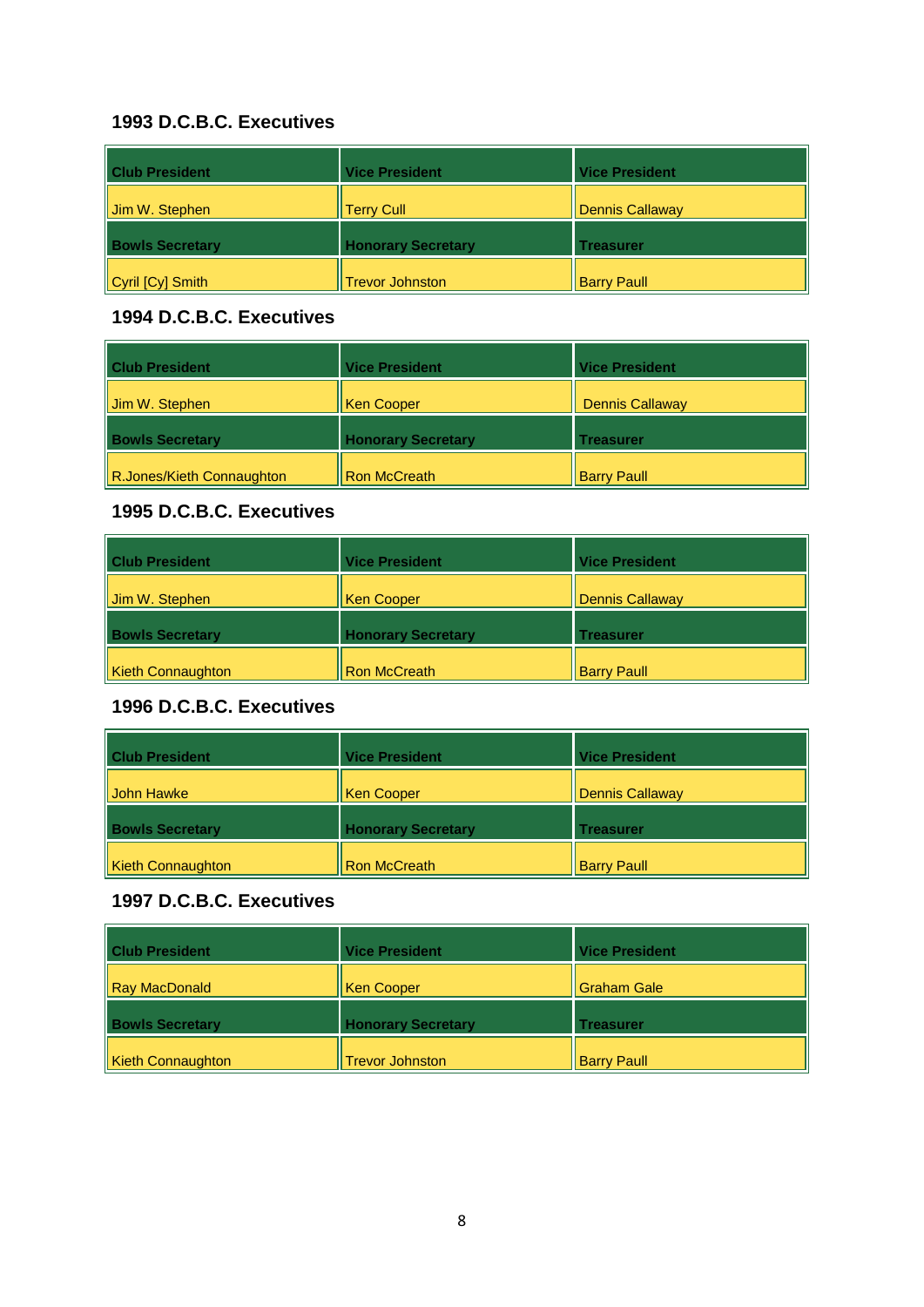| <b>Club President</b>  | <b>Vice President</b>     | <b>Vice President</b> |
|------------------------|---------------------------|-----------------------|
| Ray MacDonald          | Ken Cooper                | Graham Gale           |
| <b>Bowls Secretary</b> | <b>Honorary Secretary</b> | <b>Treasurer</b>      |
| Il Ernie Rowe          | <b>Charlie Cartwright</b> | <b>Barry Paull</b>    |

#### **1999 D.C.B.C. Executives**

| <b>Club President</b>      | <b>Vice President</b>     | <b>Vice President</b>  |
|----------------------------|---------------------------|------------------------|
| <b>II John Hawke</b>       | <b>Roy Logan</b>          | <b>Dennis Callaway</b> |
| <b>Bowls Secretary</b>     | <b>Honorary Secretary</b> | <b>Treasurer</b>       |
| $\parallel$ Jim W. Stephen | <b>Charlie Cartwright</b> | <b>Barry Paull</b>     |

### **2000 D.C.B.C. Executives**

| <b>Club President</b>  | <b>Vice President</b>     | <b>Vice President</b> |
|------------------------|---------------------------|-----------------------|
| II J.Hawke             | N.Hawke                   | Roy Logan             |
| <b>Bowls Secretary</b> | <b>Honorary Secretary</b> | <b>Treasurer</b>      |
| Jim W.Stephen          | <b>Charlie Cartwright</b> | <b>Barry Paull</b>    |

### **2001 D.C.B.C. Executives**

| <b>Club President</b>  | <b>Vice President</b>     | <b>Vice President</b> |
|------------------------|---------------------------|-----------------------|
| Ken Cooper             | Noel Hawke                | <b>Roy Logan</b>      |
| <b>Bowls Secretary</b> | <b>Honorary Secretary</b> | <b>Treasurer</b>      |
| Jim W.Stephen          | <b>Charlie Cartwright</b> | <b>Barry Paull</b>    |

| <b>Club President</b>  | <b>Vice President</b>     | <b>Vice President</b> |
|------------------------|---------------------------|-----------------------|
| Ken Cooper             | Noel Hawke                | Roy Logan             |
| <b>Bowls Secretary</b> | <b>Honorary Secretary</b> | <b>Treasurer</b>      |
| Jim W.Stephen          | <b>Charlie Cartwright</b> | <b>Barry Paull</b>    |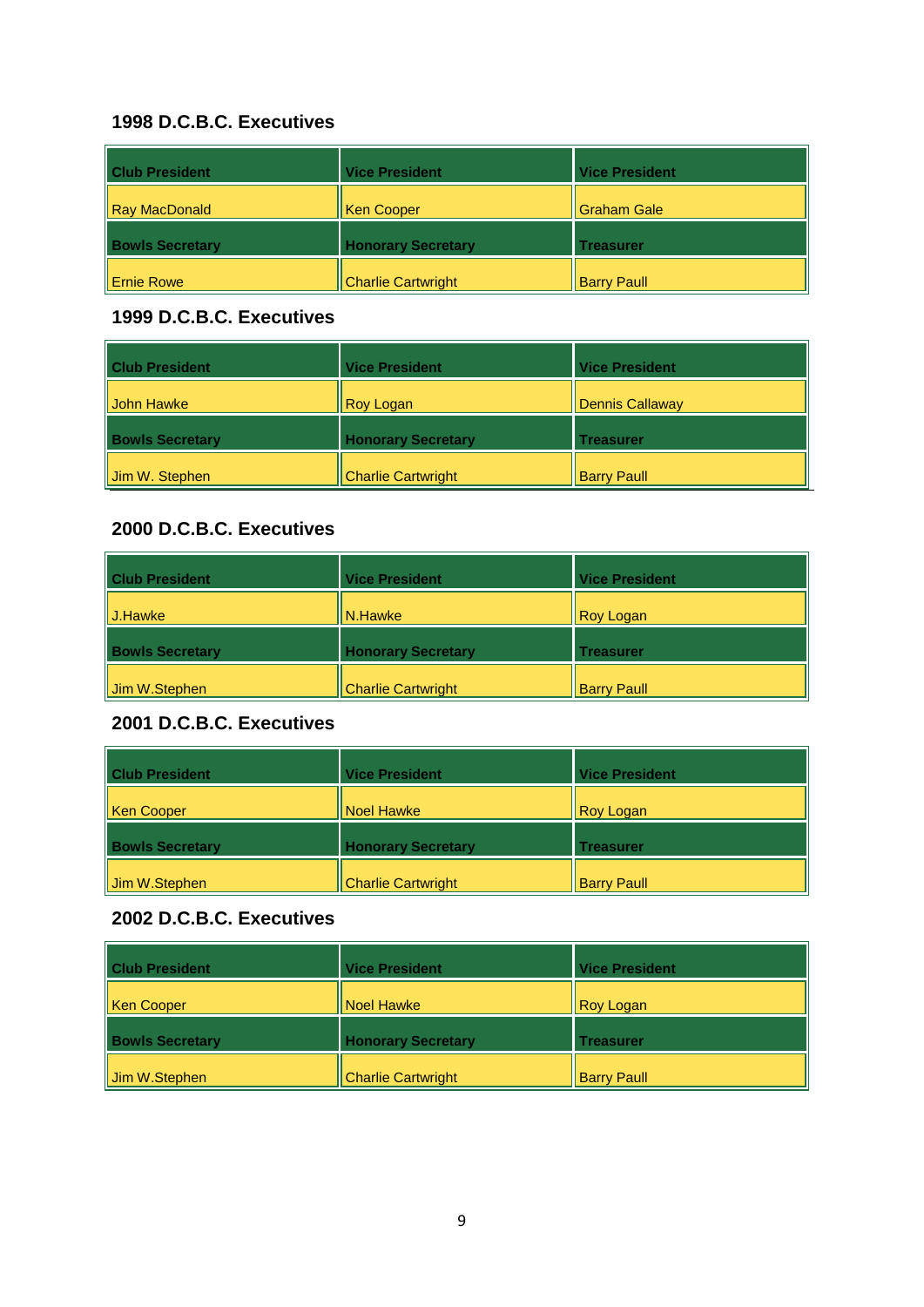| <b>Club President</b>     | <b>Vice President</b>    |                    |
|---------------------------|--------------------------|--------------------|
| Ken Cooper                | Noel Hawke               |                    |
| <b>Bowls Co-ordinator</b> | <b>Secretary Manager</b> | <b>Treasurer</b>   |
| Troy Somerville           | <b>Troy Somerville</b>   | <b>Barry Paull</b> |

#### **2004 D.C.B.C. Executives**

| <b>Club President</b>     | <b>Vice President</b>    |                    |
|---------------------------|--------------------------|--------------------|
| <b>Ken Cooper</b>         | Noel Hawke               |                    |
| <b>Bowls Co-ordinator</b> | <b>Secretary Manager</b> | Treasurer          |
| <b>Troy Somerville</b>    | <b>Troy Somerville</b>   | <b>Barry Paull</b> |

### **2005 D.C.B.C. Executives**

| <b>Club President</b>     | <b>Vice President</b>    |                    |
|---------------------------|--------------------------|--------------------|
| Ken Cooper                | <b>Noel Hawke</b>        |                    |
| <b>Bowls Co-ordinator</b> | <b>Secretary Manager</b> | <b>Treasurer</b>   |
| Troy Somerville           | <b>Troy Somerville</b>   | <b>Barry Paull</b> |

# **2006 D.C.B.C. Executives**

| <b>Club President</b>     | <b>Vice President</b>    |                    |
|---------------------------|--------------------------|--------------------|
| Noel Hawke                | <b>Roy Logan</b>         |                    |
| <b>Bowls Co-ordinator</b> | <b>Secretary Manager</b> | <b>Treasurer</b>   |
| Troy Somerville           | <b>Troy Somerville</b>   | <b>Barry Paull</b> |

| <b>Club President</b>     | <b>Vice President</b>    |                    |
|---------------------------|--------------------------|--------------------|
| Noel Hawke                | Roy Logan                |                    |
| <b>Bowls Co-ordinator</b> | <b>Secretary Manager</b> | <b>Treasurer</b>   |
| Troy Somerville           | <b>Troy Somerville</b>   | <b>Barry Paull</b> |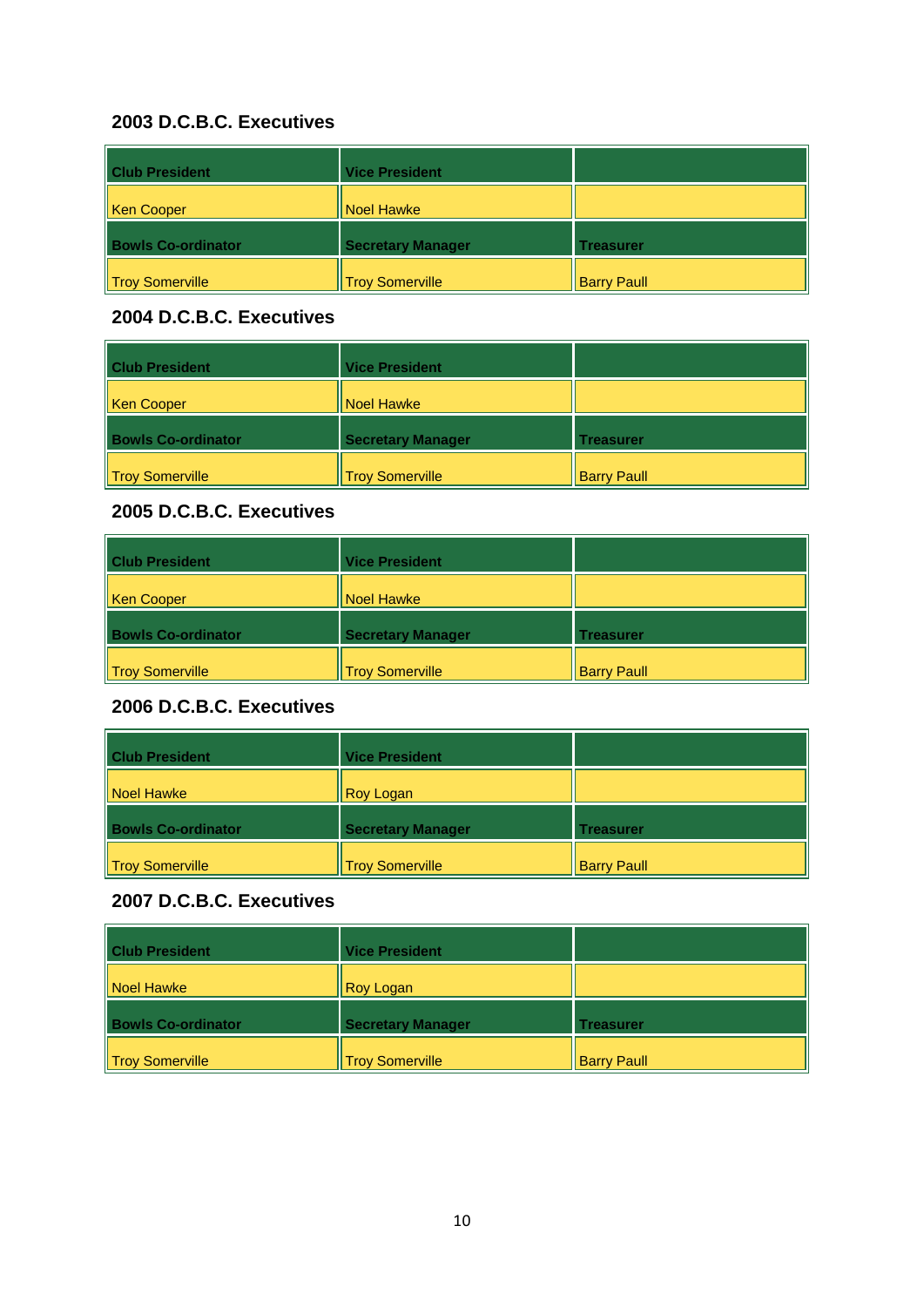| <b>Club President</b>     | <b>Vice President</b>    |                    |
|---------------------------|--------------------------|--------------------|
| Noel Hawke                | <b>Roy Logan</b>         |                    |
| <b>Bowls Co-ordinator</b> | <b>Secretary Manager</b> | <b>Treasurer</b>   |
| Troy Somerville           | <b>Troy Somerville</b>   | <b>Barry Paull</b> |

#### **2009 D.C.B.C. Executives**

| <b>Club President</b>     | <b>Vice President</b>    |                    |
|---------------------------|--------------------------|--------------------|
| Noel Hawke                | <b>Roy Logan</b>         |                    |
| <b>Bowls Co-ordinator</b> | <b>Secretary Manager</b> | <b>Treasurer</b>   |
| Jim Stephen               | <b>Troy Somerville</b>   | <b>Barry Paull</b> |

### **2010 D.C.B.C. Executives**

| <b>Club President</b>     | <b>Vice President</b>    |                    |
|---------------------------|--------------------------|--------------------|
| Noel Hawke                | <b>Roy Logan</b>         |                    |
| <b>Bowls Co-ordinator</b> | <b>Secretary Manager</b> | <b>Treasurer</b>   |
| Jim Stephen               | <b>Troy Somerville</b>   | <b>Barry Paull</b> |

# **2011 D.C.B.C. Executives**

| <b>Club President</b>     | <b>Vice President</b>    |                    |
|---------------------------|--------------------------|--------------------|
| Noel Hawke                | <b>Roy Logan</b>         |                    |
| <b>Bowls Co-ordinator</b> | <b>Secretary Manager</b> | <b>Treasurer</b>   |
| Jim Stephen               | <b>Troy Somerville</b>   | <b>Barry Paull</b> |

| <b>Club President</b>     | <b>Vice President</b>    |                    |
|---------------------------|--------------------------|--------------------|
| Noel Hawke                | <b>Roy Logan</b>         |                    |
| <b>Bowls Co-ordinator</b> | <b>Secretary Manager</b> | <b>Treasurer</b>   |
| Shaun Parnis              | Sandra Pegg              | <b>Barry Paull</b> |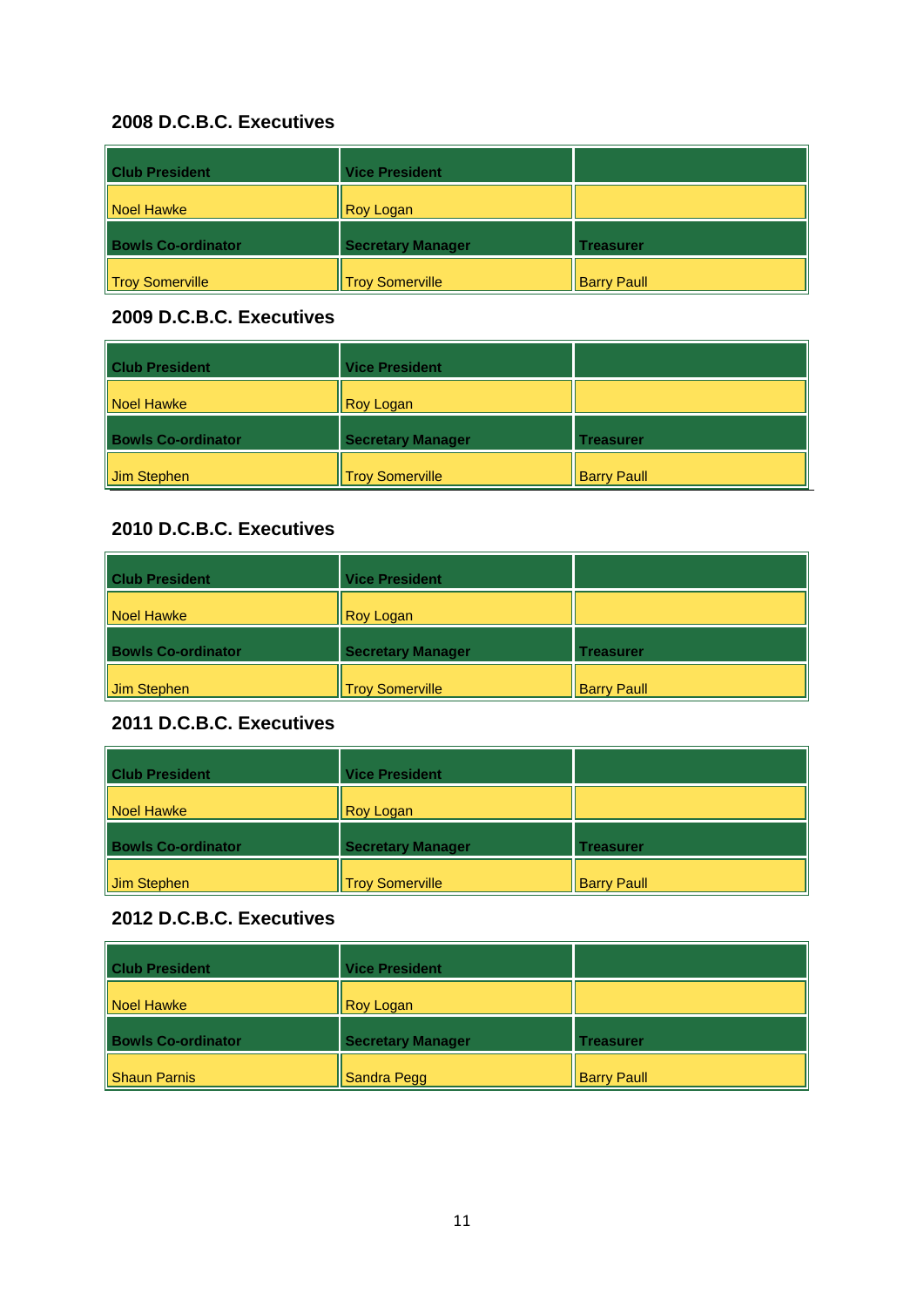| <b>Club President</b>  | <b>Vice President</b>    |                    |
|------------------------|--------------------------|--------------------|
| Noel Hawke             | <b>Roy Logan</b>         |                    |
| <b>Bowls Secretary</b> | <b>Secretary Manager</b> | <b>Treasurer</b>   |
| Jim Stephen            | Sandra Pegg/Shaun Parnis | <b>Barry Paull</b> |

### **2014 D.C.B.C. Executives**

| <b>Club President</b>   | <b>Vice President</b>    |                    |
|-------------------------|--------------------------|--------------------|
| Noel Hawke              | <b>Roy Logan</b>         |                    |
| <b>Bowls Secretary</b>  | <b>Secretary Manager</b> | <b>Treasurer</b>   |
| $\parallel$ Jim Stephen | <b>Shaun Parnis</b>      | <b>Barry Paull</b> |

# **2015 D.C.B.C. Executives**

| <b>Club President</b>  | <b>Vice President</b>    |                    |
|------------------------|--------------------------|--------------------|
| Noel Hawke             | <b>Roy Logan</b>         |                    |
| <b>Bowls Secretary</b> | <b>Secretary Manager</b> | <b>Treasurer</b>   |
| Jim Stephen            | <b>Shaun Parnis</b>      | <b>Barry Paull</b> |

# **2016 D.C.B.C. Executives**

| <b>Club President</b>  | <b>Vice President</b>    |                           |
|------------------------|--------------------------|---------------------------|
| Noel Hawke             | <b>Roy Logan</b>         |                           |
| <b>Bowls Secretary</b> | <b>Secretary Manager</b> | <b>Bowls Co-ordinator</b> |
| Jim Stephen            | <b>Shaun Parnis</b>      | <b>Brett Pieper</b>       |

| <b>Club President</b>  | <b>Vice President</b>    |                           |
|------------------------|--------------------------|---------------------------|
| Noel Hawke             | Roy Logan                |                           |
| <b>Bowls Secretary</b> | <b>Secretary Manager</b> | <b>Bowls Co-ordinator</b> |
| <b>Brett Bailey</b>    | <b>Shaun Parnis</b>      | <b>Brett Pieper</b>       |